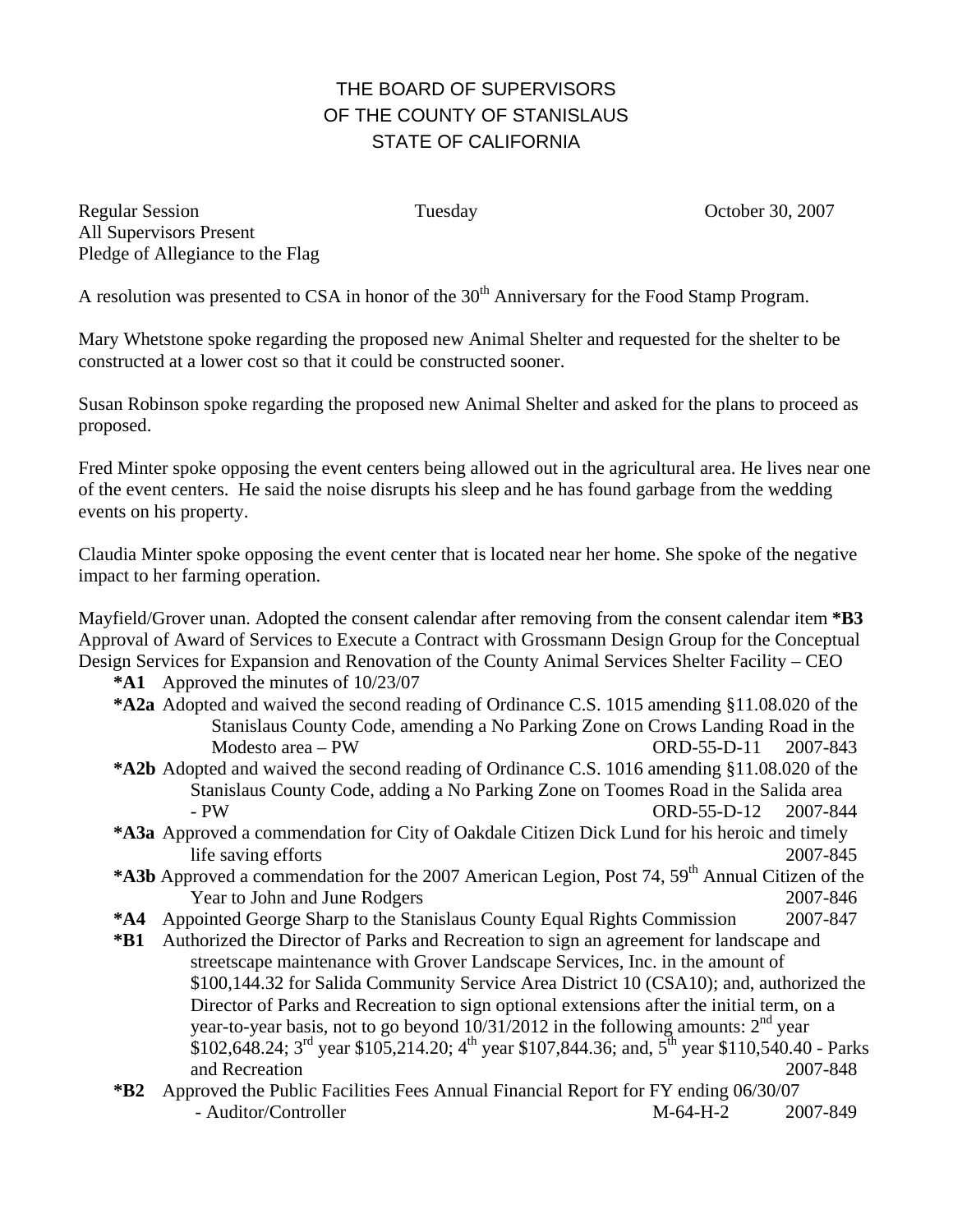- **\*B4** Approved proceeding with the Parklawn Park Improvement Project; authorized the Auditor-Controller to establish a new Parks Project Fund for the Parklawn Park Improvement Project; and, directed the Auditor-Controller to increase appropriations and estimated revenue in the amount of \$220,215 as detailed in the Budget Journal - Parks and Recreation 2007-850
- **\*B5** Approved a project to design interior improvements within unfinished expansion space on the  $5<sup>th</sup>$  floor of the 12<sup>th</sup> Street Office building to accommodate growth in the District Attorney's Office; authorized the Project Manager to issue RFPs from the architectural service provider to conduct Tenant and Site Improvements for the remainder of the DA's fifth floor office space; and, authorized the Project Manager to finalize and enter into a contract for architectural services once the RFP process is completed – CEO 2007-851
- **\*B6** Accepted \$267,427.54 from the City of Modesto Redevelopment Agency to cover construction expenses relating to streetscape for the Gallo Center for the Arts Project; authorized the Auditor-Controller to make the proper budget adjustments; authorized an increase in the project budget by \$15,000 to provide a wall between the former City Hall basement and the Gallo Center for the Arts basement, this amount will be funded by the Central Valley Center for the Arts; authorized the Project Manager to negotiate and execute a contract with Wylie Construction for the basement project, not to exceed \$15,000; approved two change orders with Clark & Sullivan, the general contractor on the project: a change order to extend contract duration by nine calendar days due to inclement weather in the 2005/2006 winter, and change order for \$25,812 to add structural steel beams to accommodate theatrical rigging; approved a change order to ISEC, Inc. to increase their contract duration by 73 calendar days due to circumstances beyond their control, this change is non-compensatory; approved a change order to NetLogic Solutions of Turlock, to increase their contract duration by 96 calendar days due to circumstances beyond their control, this change is non-compensatory; approved and accepted the final contract with NetLogic Solutions as follows: original contract for \$88,789 with no change orders; approved and accepted the final contract with Collins Electrical Company, Inc. of Modesto, as follows: original contract for \$121,024 and total change orders of \$5,204 for a final contract cost of \$126,228 – CEO 2007-852
- **\*B7** Approved HSA to submit an agreement to the California Department of Public Health (CDPH) for a funding allocation of \$138,258 under the Centers for Disease Control and Prevention (CDC) for FY 2007-08; authorized the HSA Managing Director, or her Designee, to sign the agreement and accept the funds; and, authorized the Chairman to sign the non-Supplantation Certificate Form "Exhibit E" to the agreement – HSA 2007-853
- **\*C1** Approved the Independent Contractor's Agreement between Stanislaus County and ET Engineering; and, authorized the County's Transit Manager to execute and implement the Independent Contractor's Agreement between Stanislaus County and ET Engineering for \$449,075.87 and to sign all necessary documents for completion of the \$500,674.85 project – PW 2007-854

Mayfield/DeMartini unan. **\*B3** Approved contract with Grossman Design Group to complete the Conceptual Design Services for expansion and renovation of the County Animal Services Shelter Facility and authorized the Project Manager to sign on behalf of the County in an amount not to exceed \$60,000 - CEO 2007-855

Monteith/Grover unan. **B8** Approved the Area Agency on Aging's FY 2006-2007 Area Plan Year-End Report on the 2005-2009 Planning and Service Area (PSA) Plan; and, authorized the Chairman to sign the Report Transmittal Letter to the California Department of Aging - Aging & Veterans Services

2007-856